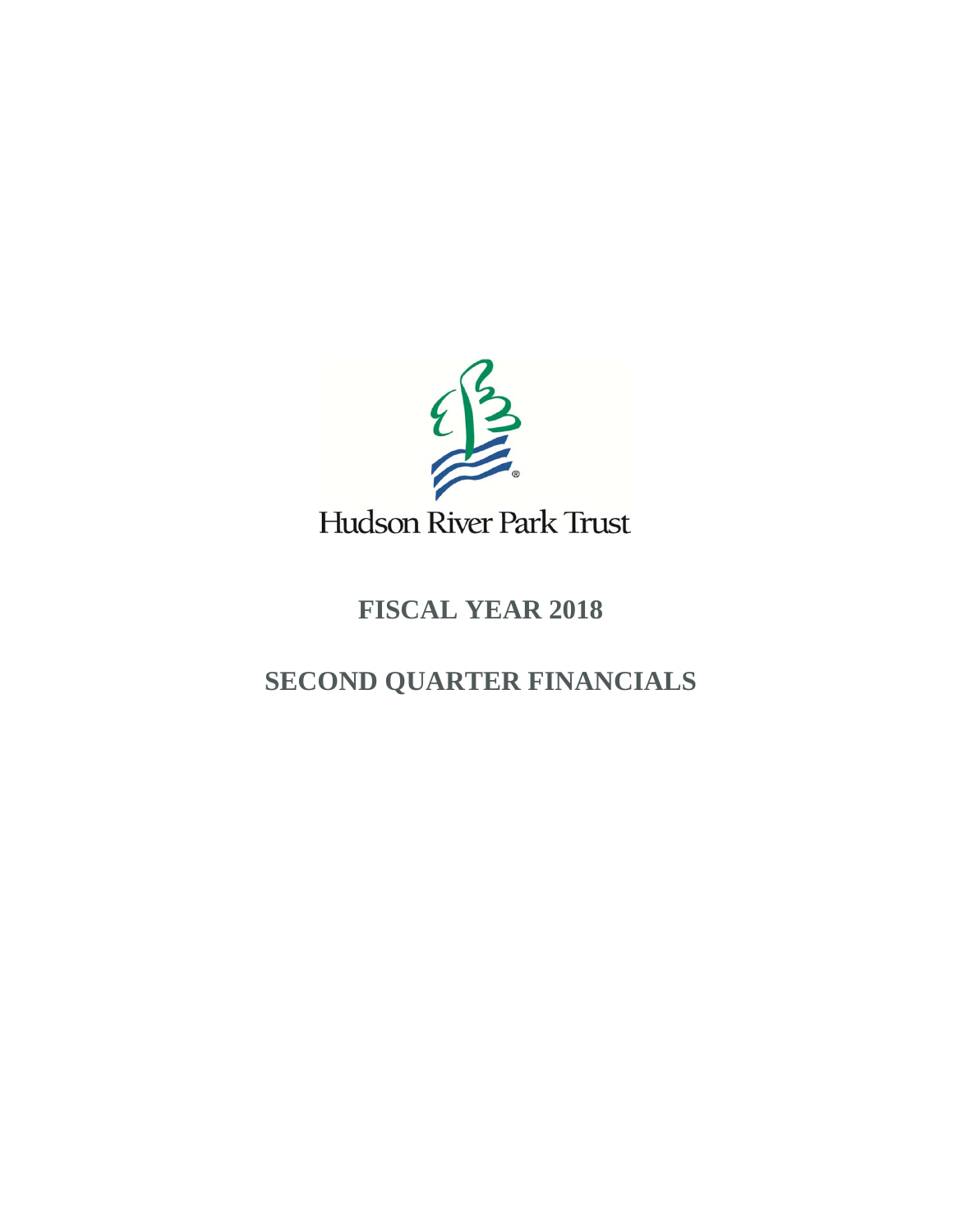### **HUDSON RIVER PARK TRUST (A Public Benefit Corporation in the State of New York) Statement of Net Position at September 30th, 2017**

**(Unaudited)**

| <b>Net Financial Position</b>                     |               |
|---------------------------------------------------|---------------|
| <b>Current Assets:</b>                            |               |
| Cash and equivalents                              | \$169,403,131 |
| Accounts receivable                               | \$15,914,948  |
| <b>Total Current Assets</b>                       | \$185,318,079 |
| Prepaid expenses                                  | \$71,833      |
| Long Term Receivables (25% FEMA Receivable)       | \$1,844,520   |
| Construction in progress                          | \$125,261,507 |
| Property and equipment, net                       | \$424,694,221 |
| <b>Total Other Assets</b>                         | \$551,872,081 |
| <b>Total assets</b>                               | \$737,190,160 |
| <b>Current Liabilities:</b>                       |               |
| Accounts payable                                  | \$1,898,601   |
| Accrued expenses (Includes net pension liability) | \$9,604,510   |
| <b>Total current liabilities</b>                  | \$11,503,111  |
| Other Postemployment Benefits Obligation          | \$9,281,048   |
| Deferred inflows of resources - unearned revenue  | \$4,795,454   |
| Net position:                                     |               |
| Net investment in capital assets                  | \$549,955,728 |
| Restricted for capital expenditures               | \$133,995,277 |
| Unrestricted                                      | \$27,659,542  |
| <b>Total net position</b>                         | \$737,190,160 |
|                                                   |               |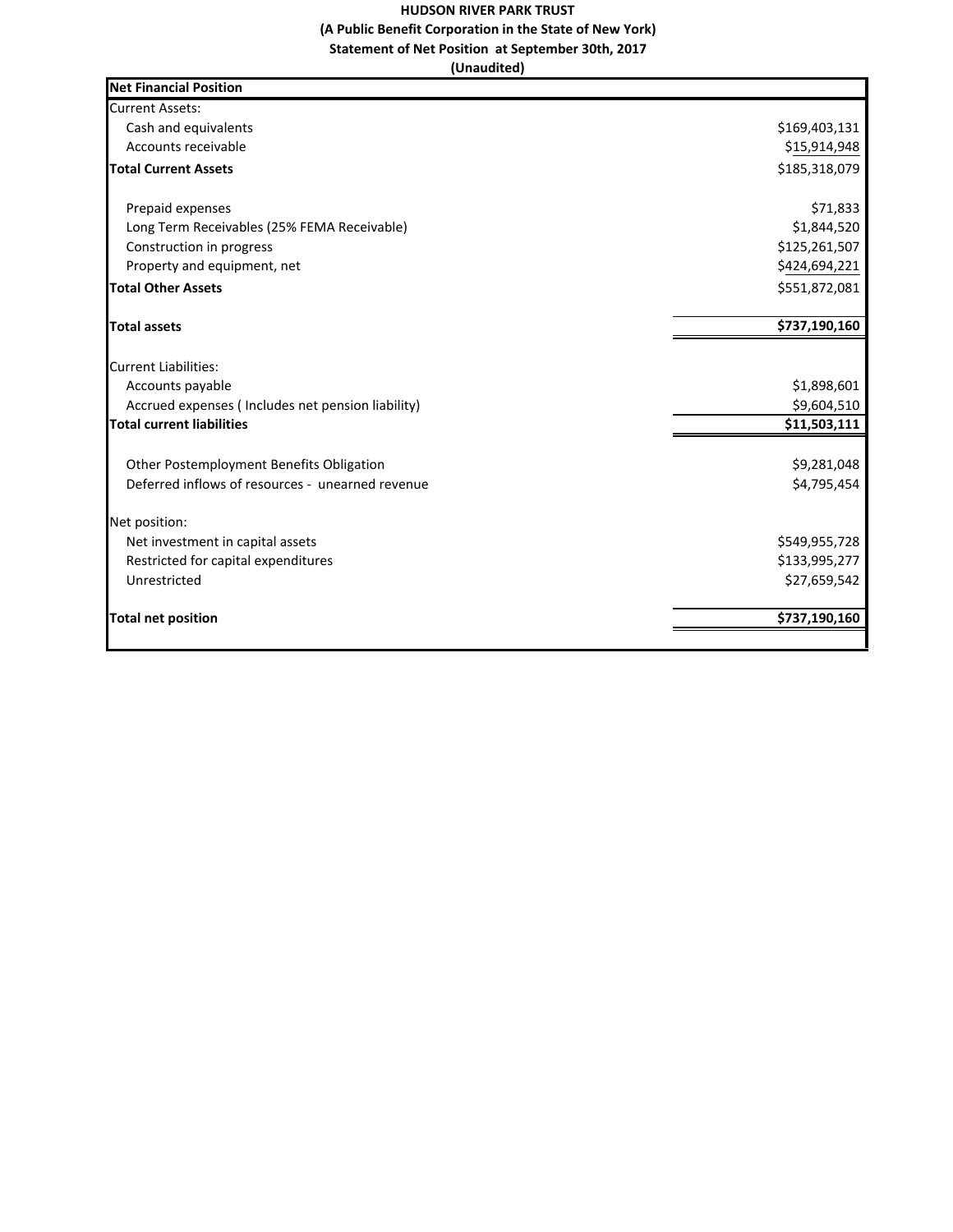#### **EXHIBIT 2**

**FUNCTION SUMMARY ‐ 2018 APPROVED BUDGET VS. SECOND QUARTER ACTUALS (Unaudited)**

| <b>Actuals</b><br>% Change<br>2018 FY Budget<br>Note<br><b>FISCAL SUMMARY</b><br>\$27,485,902<br>\$15,881,416<br><b>OPERATING REVENUE</b><br>58%<br>See below<br><b>DIRECT PARK OPERATIONS</b><br>EDUCATION AND PARK PROGRAMS<br>\$2,046,882<br>\$1,280,579<br>63% Seasonal Variation<br>\$5,624,523<br>\$2,002,736<br>GROUNDS, FACILITIES & CAPITAL PLANT<br>36%<br>Delays in supplies due to rebranding;& plant materials expected Feb/March<br>\$2,631,259<br>\$1,250,822<br><b>SECURITY</b><br>48%<br>Accrual only<br>\$1,320,000<br>\$611,685<br>SANITATION<br>46%<br>Accrual only<br>\$1,425,000<br>\$539,971<br><b>UTILITIES</b><br>38%<br>Heating & Lighting expected to increase in winter<br>\$900,201<br>\$431,413<br>INSURANCE<br>48%<br>Within budget<br>\$13,947,865<br>\$6,117,207<br><b>TOTAL DIRECT PARK OPERATIONS</b><br>44%<br>\$1,430,907<br>\$641,031<br>45% Within budget<br><b>PARKING OPERATIONS</b><br>\$5,955,358<br>\$2,938,974<br>Within budget<br><b>ADMIN, SUPPORT &amp; OH</b><br>49%<br>\$21.334.130<br>\$9,697,212<br>45%<br><b>TOTAL OPERATING (OPEX)</b><br>$\overline{2}$<br><b>OPERATING SURPLUS (DEFICIT)</b><br>\$6,151,772<br>\$6,184,204<br>\$6,622,600<br>\$1,497,051<br><b>CAPx AND CAPm</b><br>3<br>23%<br>See below<br>\$27,956,730<br><b>TOTAL OPEX &amp; CAPM</b><br>\$11,194,263<br>40%<br><b>ANNUAL SURPLUS (DEFICIT)</b><br>(\$470,828)<br>\$4,687,154<br>4<br>\$12,680,262<br>\$6,340,131<br><b>NON OPERATING EXPENSE</b><br>50% Accrual only<br>5<br>(\$6,528,491)<br>(\$155,927)<br>NOI (AFTER NON CASH TRANSACTIONS)(a)<br><b>Notes</b><br>% Change<br><b>Q2 ACTUALS</b><br>2018 FY Budget<br>1 - Included in Operating Revenue<br>Lease and Occupancy Permits<br>\$17,064,602<br>\$9,812,988<br>58%<br>Vacancies less than budgeted<br>\$6,893,799<br>\$3,992,941<br>Parking<br>58%<br>Parking spots vacancies less than budgeted<br>\$1,675,000<br>\$1,314,589<br>78%<br>Fees<br>Seasonal variation<br>Contributions<br>\$1,000,000<br>\$25,060<br>3%<br>Contribution from FOHRP not expected until after Gala<br>Other<br>\$852,500<br>\$735,838<br>86%<br>Interest Income increased due to change in rate & higher other income<br>2 - Included in OPEX<br>\$6,352,569<br>Payroll<br>\$3,096,263<br>49%<br>Within budget ; one vacant position<br>Fringe Benefits<br>\$2,608,635<br>\$1,386,551<br>53%<br>Within budget ( Pension contribution accrued)<br><b>Total Personnel</b><br>\$8,961,204<br>\$4,482,815<br>50%<br>72<br>71<br><b>Full Time Permanent Employees</b><br>3 - Included in CAPM (net of reimbursements)<br>Equipment (Incl replacements)<br>\$1,125,000<br>\$206,628<br>Vehicle purchase delayed to the QIII & QIV<br>18%<br>Capital Maintenance<br>\$5,497,600<br>\$1,290,423<br>CAPm projects being designed and bid; certain project may be delayed<br>23%<br>4 - Non operating cost<br>Other Post Employment Benefits<br>\$1,287,721<br>\$643,861<br>50% Accrual only<br>\$11,392,541<br>\$5,696,270<br>Depreciation (CAPx and CAPm)<br>50%<br>Accrual only<br>Total non operating cost<br>\$12,680,262<br>\$6,340,131<br>50%<br>5- Annual Surplus (Deficit)<br>\$6,151,772<br>\$6,184,204<br><b>Operating Surplus (Deficit)</b><br>(\$12,680,262)<br>(\$6,340,131)<br>Non operating cost<br>(\$6,528,491)<br>(\$155,927) | <b>HUDSON RIVER PARK</b> | <b>APPROVED</b> | , ONCHON SOMMANT - 2010 AT FROVED DODGET VS. SECOND QUARTER ACTUALS (UNIQUIRED)<br>Q <sub>2</sub> | Variance Explanations (if + 5% from 50% for 6 Mo) |
|-------------------------------------------------------------------------------------------------------------------------------------------------------------------------------------------------------------------------------------------------------------------------------------------------------------------------------------------------------------------------------------------------------------------------------------------------------------------------------------------------------------------------------------------------------------------------------------------------------------------------------------------------------------------------------------------------------------------------------------------------------------------------------------------------------------------------------------------------------------------------------------------------------------------------------------------------------------------------------------------------------------------------------------------------------------------------------------------------------------------------------------------------------------------------------------------------------------------------------------------------------------------------------------------------------------------------------------------------------------------------------------------------------------------------------------------------------------------------------------------------------------------------------------------------------------------------------------------------------------------------------------------------------------------------------------------------------------------------------------------------------------------------------------------------------------------------------------------------------------------------------------------------------------------------------------------------------------------------------------------------------------------------------------------------------------------------------------------------------------------------------------------------------------------------------------------------------------------------------------------------------------------------------------------------------------------------------------------------------------------------------------------------------------------------------------------------------------------------------------------------------------------------------------------------------------------------------------------------------------------------------------------------------------------------------------------------------------------------------------------------------------------------------------------------------------------------------------------------------------------------------------------------------------------------------------------------------------------------------------------------------------------------------------------------------------------------------------------------------------------------------------------------------------------------------------------------------------------------------------------------------------------------------------------------------------|--------------------------|-----------------|---------------------------------------------------------------------------------------------------|---------------------------------------------------|
|                                                                                                                                                                                                                                                                                                                                                                                                                                                                                                                                                                                                                                                                                                                                                                                                                                                                                                                                                                                                                                                                                                                                                                                                                                                                                                                                                                                                                                                                                                                                                                                                                                                                                                                                                                                                                                                                                                                                                                                                                                                                                                                                                                                                                                                                                                                                                                                                                                                                                                                                                                                                                                                                                                                                                                                                                                                                                                                                                                                                                                                                                                                                                                                                                                                                                                             |                          |                 |                                                                                                   |                                                   |
|                                                                                                                                                                                                                                                                                                                                                                                                                                                                                                                                                                                                                                                                                                                                                                                                                                                                                                                                                                                                                                                                                                                                                                                                                                                                                                                                                                                                                                                                                                                                                                                                                                                                                                                                                                                                                                                                                                                                                                                                                                                                                                                                                                                                                                                                                                                                                                                                                                                                                                                                                                                                                                                                                                                                                                                                                                                                                                                                                                                                                                                                                                                                                                                                                                                                                                             |                          |                 |                                                                                                   |                                                   |
|                                                                                                                                                                                                                                                                                                                                                                                                                                                                                                                                                                                                                                                                                                                                                                                                                                                                                                                                                                                                                                                                                                                                                                                                                                                                                                                                                                                                                                                                                                                                                                                                                                                                                                                                                                                                                                                                                                                                                                                                                                                                                                                                                                                                                                                                                                                                                                                                                                                                                                                                                                                                                                                                                                                                                                                                                                                                                                                                                                                                                                                                                                                                                                                                                                                                                                             |                          |                 |                                                                                                   |                                                   |
|                                                                                                                                                                                                                                                                                                                                                                                                                                                                                                                                                                                                                                                                                                                                                                                                                                                                                                                                                                                                                                                                                                                                                                                                                                                                                                                                                                                                                                                                                                                                                                                                                                                                                                                                                                                                                                                                                                                                                                                                                                                                                                                                                                                                                                                                                                                                                                                                                                                                                                                                                                                                                                                                                                                                                                                                                                                                                                                                                                                                                                                                                                                                                                                                                                                                                                             |                          |                 |                                                                                                   |                                                   |
|                                                                                                                                                                                                                                                                                                                                                                                                                                                                                                                                                                                                                                                                                                                                                                                                                                                                                                                                                                                                                                                                                                                                                                                                                                                                                                                                                                                                                                                                                                                                                                                                                                                                                                                                                                                                                                                                                                                                                                                                                                                                                                                                                                                                                                                                                                                                                                                                                                                                                                                                                                                                                                                                                                                                                                                                                                                                                                                                                                                                                                                                                                                                                                                                                                                                                                             |                          |                 |                                                                                                   |                                                   |
|                                                                                                                                                                                                                                                                                                                                                                                                                                                                                                                                                                                                                                                                                                                                                                                                                                                                                                                                                                                                                                                                                                                                                                                                                                                                                                                                                                                                                                                                                                                                                                                                                                                                                                                                                                                                                                                                                                                                                                                                                                                                                                                                                                                                                                                                                                                                                                                                                                                                                                                                                                                                                                                                                                                                                                                                                                                                                                                                                                                                                                                                                                                                                                                                                                                                                                             |                          |                 |                                                                                                   |                                                   |
|                                                                                                                                                                                                                                                                                                                                                                                                                                                                                                                                                                                                                                                                                                                                                                                                                                                                                                                                                                                                                                                                                                                                                                                                                                                                                                                                                                                                                                                                                                                                                                                                                                                                                                                                                                                                                                                                                                                                                                                                                                                                                                                                                                                                                                                                                                                                                                                                                                                                                                                                                                                                                                                                                                                                                                                                                                                                                                                                                                                                                                                                                                                                                                                                                                                                                                             |                          |                 |                                                                                                   |                                                   |
|                                                                                                                                                                                                                                                                                                                                                                                                                                                                                                                                                                                                                                                                                                                                                                                                                                                                                                                                                                                                                                                                                                                                                                                                                                                                                                                                                                                                                                                                                                                                                                                                                                                                                                                                                                                                                                                                                                                                                                                                                                                                                                                                                                                                                                                                                                                                                                                                                                                                                                                                                                                                                                                                                                                                                                                                                                                                                                                                                                                                                                                                                                                                                                                                                                                                                                             |                          |                 |                                                                                                   |                                                   |
|                                                                                                                                                                                                                                                                                                                                                                                                                                                                                                                                                                                                                                                                                                                                                                                                                                                                                                                                                                                                                                                                                                                                                                                                                                                                                                                                                                                                                                                                                                                                                                                                                                                                                                                                                                                                                                                                                                                                                                                                                                                                                                                                                                                                                                                                                                                                                                                                                                                                                                                                                                                                                                                                                                                                                                                                                                                                                                                                                                                                                                                                                                                                                                                                                                                                                                             |                          |                 |                                                                                                   |                                                   |
|                                                                                                                                                                                                                                                                                                                                                                                                                                                                                                                                                                                                                                                                                                                                                                                                                                                                                                                                                                                                                                                                                                                                                                                                                                                                                                                                                                                                                                                                                                                                                                                                                                                                                                                                                                                                                                                                                                                                                                                                                                                                                                                                                                                                                                                                                                                                                                                                                                                                                                                                                                                                                                                                                                                                                                                                                                                                                                                                                                                                                                                                                                                                                                                                                                                                                                             |                          |                 |                                                                                                   |                                                   |
|                                                                                                                                                                                                                                                                                                                                                                                                                                                                                                                                                                                                                                                                                                                                                                                                                                                                                                                                                                                                                                                                                                                                                                                                                                                                                                                                                                                                                                                                                                                                                                                                                                                                                                                                                                                                                                                                                                                                                                                                                                                                                                                                                                                                                                                                                                                                                                                                                                                                                                                                                                                                                                                                                                                                                                                                                                                                                                                                                                                                                                                                                                                                                                                                                                                                                                             |                          |                 |                                                                                                   |                                                   |
|                                                                                                                                                                                                                                                                                                                                                                                                                                                                                                                                                                                                                                                                                                                                                                                                                                                                                                                                                                                                                                                                                                                                                                                                                                                                                                                                                                                                                                                                                                                                                                                                                                                                                                                                                                                                                                                                                                                                                                                                                                                                                                                                                                                                                                                                                                                                                                                                                                                                                                                                                                                                                                                                                                                                                                                                                                                                                                                                                                                                                                                                                                                                                                                                                                                                                                             |                          |                 |                                                                                                   |                                                   |
|                                                                                                                                                                                                                                                                                                                                                                                                                                                                                                                                                                                                                                                                                                                                                                                                                                                                                                                                                                                                                                                                                                                                                                                                                                                                                                                                                                                                                                                                                                                                                                                                                                                                                                                                                                                                                                                                                                                                                                                                                                                                                                                                                                                                                                                                                                                                                                                                                                                                                                                                                                                                                                                                                                                                                                                                                                                                                                                                                                                                                                                                                                                                                                                                                                                                                                             |                          |                 |                                                                                                   |                                                   |
|                                                                                                                                                                                                                                                                                                                                                                                                                                                                                                                                                                                                                                                                                                                                                                                                                                                                                                                                                                                                                                                                                                                                                                                                                                                                                                                                                                                                                                                                                                                                                                                                                                                                                                                                                                                                                                                                                                                                                                                                                                                                                                                                                                                                                                                                                                                                                                                                                                                                                                                                                                                                                                                                                                                                                                                                                                                                                                                                                                                                                                                                                                                                                                                                                                                                                                             |                          |                 |                                                                                                   |                                                   |
|                                                                                                                                                                                                                                                                                                                                                                                                                                                                                                                                                                                                                                                                                                                                                                                                                                                                                                                                                                                                                                                                                                                                                                                                                                                                                                                                                                                                                                                                                                                                                                                                                                                                                                                                                                                                                                                                                                                                                                                                                                                                                                                                                                                                                                                                                                                                                                                                                                                                                                                                                                                                                                                                                                                                                                                                                                                                                                                                                                                                                                                                                                                                                                                                                                                                                                             |                          |                 |                                                                                                   |                                                   |
|                                                                                                                                                                                                                                                                                                                                                                                                                                                                                                                                                                                                                                                                                                                                                                                                                                                                                                                                                                                                                                                                                                                                                                                                                                                                                                                                                                                                                                                                                                                                                                                                                                                                                                                                                                                                                                                                                                                                                                                                                                                                                                                                                                                                                                                                                                                                                                                                                                                                                                                                                                                                                                                                                                                                                                                                                                                                                                                                                                                                                                                                                                                                                                                                                                                                                                             |                          |                 |                                                                                                   |                                                   |
|                                                                                                                                                                                                                                                                                                                                                                                                                                                                                                                                                                                                                                                                                                                                                                                                                                                                                                                                                                                                                                                                                                                                                                                                                                                                                                                                                                                                                                                                                                                                                                                                                                                                                                                                                                                                                                                                                                                                                                                                                                                                                                                                                                                                                                                                                                                                                                                                                                                                                                                                                                                                                                                                                                                                                                                                                                                                                                                                                                                                                                                                                                                                                                                                                                                                                                             |                          |                 |                                                                                                   |                                                   |
|                                                                                                                                                                                                                                                                                                                                                                                                                                                                                                                                                                                                                                                                                                                                                                                                                                                                                                                                                                                                                                                                                                                                                                                                                                                                                                                                                                                                                                                                                                                                                                                                                                                                                                                                                                                                                                                                                                                                                                                                                                                                                                                                                                                                                                                                                                                                                                                                                                                                                                                                                                                                                                                                                                                                                                                                                                                                                                                                                                                                                                                                                                                                                                                                                                                                                                             |                          |                 |                                                                                                   |                                                   |
|                                                                                                                                                                                                                                                                                                                                                                                                                                                                                                                                                                                                                                                                                                                                                                                                                                                                                                                                                                                                                                                                                                                                                                                                                                                                                                                                                                                                                                                                                                                                                                                                                                                                                                                                                                                                                                                                                                                                                                                                                                                                                                                                                                                                                                                                                                                                                                                                                                                                                                                                                                                                                                                                                                                                                                                                                                                                                                                                                                                                                                                                                                                                                                                                                                                                                                             |                          |                 |                                                                                                   |                                                   |
|                                                                                                                                                                                                                                                                                                                                                                                                                                                                                                                                                                                                                                                                                                                                                                                                                                                                                                                                                                                                                                                                                                                                                                                                                                                                                                                                                                                                                                                                                                                                                                                                                                                                                                                                                                                                                                                                                                                                                                                                                                                                                                                                                                                                                                                                                                                                                                                                                                                                                                                                                                                                                                                                                                                                                                                                                                                                                                                                                                                                                                                                                                                                                                                                                                                                                                             |                          |                 |                                                                                                   |                                                   |
|                                                                                                                                                                                                                                                                                                                                                                                                                                                                                                                                                                                                                                                                                                                                                                                                                                                                                                                                                                                                                                                                                                                                                                                                                                                                                                                                                                                                                                                                                                                                                                                                                                                                                                                                                                                                                                                                                                                                                                                                                                                                                                                                                                                                                                                                                                                                                                                                                                                                                                                                                                                                                                                                                                                                                                                                                                                                                                                                                                                                                                                                                                                                                                                                                                                                                                             |                          |                 |                                                                                                   |                                                   |
|                                                                                                                                                                                                                                                                                                                                                                                                                                                                                                                                                                                                                                                                                                                                                                                                                                                                                                                                                                                                                                                                                                                                                                                                                                                                                                                                                                                                                                                                                                                                                                                                                                                                                                                                                                                                                                                                                                                                                                                                                                                                                                                                                                                                                                                                                                                                                                                                                                                                                                                                                                                                                                                                                                                                                                                                                                                                                                                                                                                                                                                                                                                                                                                                                                                                                                             |                          |                 |                                                                                                   |                                                   |
|                                                                                                                                                                                                                                                                                                                                                                                                                                                                                                                                                                                                                                                                                                                                                                                                                                                                                                                                                                                                                                                                                                                                                                                                                                                                                                                                                                                                                                                                                                                                                                                                                                                                                                                                                                                                                                                                                                                                                                                                                                                                                                                                                                                                                                                                                                                                                                                                                                                                                                                                                                                                                                                                                                                                                                                                                                                                                                                                                                                                                                                                                                                                                                                                                                                                                                             |                          |                 |                                                                                                   |                                                   |
|                                                                                                                                                                                                                                                                                                                                                                                                                                                                                                                                                                                                                                                                                                                                                                                                                                                                                                                                                                                                                                                                                                                                                                                                                                                                                                                                                                                                                                                                                                                                                                                                                                                                                                                                                                                                                                                                                                                                                                                                                                                                                                                                                                                                                                                                                                                                                                                                                                                                                                                                                                                                                                                                                                                                                                                                                                                                                                                                                                                                                                                                                                                                                                                                                                                                                                             |                          |                 |                                                                                                   |                                                   |
|                                                                                                                                                                                                                                                                                                                                                                                                                                                                                                                                                                                                                                                                                                                                                                                                                                                                                                                                                                                                                                                                                                                                                                                                                                                                                                                                                                                                                                                                                                                                                                                                                                                                                                                                                                                                                                                                                                                                                                                                                                                                                                                                                                                                                                                                                                                                                                                                                                                                                                                                                                                                                                                                                                                                                                                                                                                                                                                                                                                                                                                                                                                                                                                                                                                                                                             |                          |                 |                                                                                                   |                                                   |
|                                                                                                                                                                                                                                                                                                                                                                                                                                                                                                                                                                                                                                                                                                                                                                                                                                                                                                                                                                                                                                                                                                                                                                                                                                                                                                                                                                                                                                                                                                                                                                                                                                                                                                                                                                                                                                                                                                                                                                                                                                                                                                                                                                                                                                                                                                                                                                                                                                                                                                                                                                                                                                                                                                                                                                                                                                                                                                                                                                                                                                                                                                                                                                                                                                                                                                             |                          |                 |                                                                                                   |                                                   |
|                                                                                                                                                                                                                                                                                                                                                                                                                                                                                                                                                                                                                                                                                                                                                                                                                                                                                                                                                                                                                                                                                                                                                                                                                                                                                                                                                                                                                                                                                                                                                                                                                                                                                                                                                                                                                                                                                                                                                                                                                                                                                                                                                                                                                                                                                                                                                                                                                                                                                                                                                                                                                                                                                                                                                                                                                                                                                                                                                                                                                                                                                                                                                                                                                                                                                                             |                          |                 |                                                                                                   |                                                   |
|                                                                                                                                                                                                                                                                                                                                                                                                                                                                                                                                                                                                                                                                                                                                                                                                                                                                                                                                                                                                                                                                                                                                                                                                                                                                                                                                                                                                                                                                                                                                                                                                                                                                                                                                                                                                                                                                                                                                                                                                                                                                                                                                                                                                                                                                                                                                                                                                                                                                                                                                                                                                                                                                                                                                                                                                                                                                                                                                                                                                                                                                                                                                                                                                                                                                                                             |                          |                 |                                                                                                   |                                                   |
|                                                                                                                                                                                                                                                                                                                                                                                                                                                                                                                                                                                                                                                                                                                                                                                                                                                                                                                                                                                                                                                                                                                                                                                                                                                                                                                                                                                                                                                                                                                                                                                                                                                                                                                                                                                                                                                                                                                                                                                                                                                                                                                                                                                                                                                                                                                                                                                                                                                                                                                                                                                                                                                                                                                                                                                                                                                                                                                                                                                                                                                                                                                                                                                                                                                                                                             |                          |                 |                                                                                                   |                                                   |
|                                                                                                                                                                                                                                                                                                                                                                                                                                                                                                                                                                                                                                                                                                                                                                                                                                                                                                                                                                                                                                                                                                                                                                                                                                                                                                                                                                                                                                                                                                                                                                                                                                                                                                                                                                                                                                                                                                                                                                                                                                                                                                                                                                                                                                                                                                                                                                                                                                                                                                                                                                                                                                                                                                                                                                                                                                                                                                                                                                                                                                                                                                                                                                                                                                                                                                             |                          |                 |                                                                                                   |                                                   |
|                                                                                                                                                                                                                                                                                                                                                                                                                                                                                                                                                                                                                                                                                                                                                                                                                                                                                                                                                                                                                                                                                                                                                                                                                                                                                                                                                                                                                                                                                                                                                                                                                                                                                                                                                                                                                                                                                                                                                                                                                                                                                                                                                                                                                                                                                                                                                                                                                                                                                                                                                                                                                                                                                                                                                                                                                                                                                                                                                                                                                                                                                                                                                                                                                                                                                                             |                          |                 |                                                                                                   |                                                   |
|                                                                                                                                                                                                                                                                                                                                                                                                                                                                                                                                                                                                                                                                                                                                                                                                                                                                                                                                                                                                                                                                                                                                                                                                                                                                                                                                                                                                                                                                                                                                                                                                                                                                                                                                                                                                                                                                                                                                                                                                                                                                                                                                                                                                                                                                                                                                                                                                                                                                                                                                                                                                                                                                                                                                                                                                                                                                                                                                                                                                                                                                                                                                                                                                                                                                                                             |                          |                 |                                                                                                   |                                                   |
|                                                                                                                                                                                                                                                                                                                                                                                                                                                                                                                                                                                                                                                                                                                                                                                                                                                                                                                                                                                                                                                                                                                                                                                                                                                                                                                                                                                                                                                                                                                                                                                                                                                                                                                                                                                                                                                                                                                                                                                                                                                                                                                                                                                                                                                                                                                                                                                                                                                                                                                                                                                                                                                                                                                                                                                                                                                                                                                                                                                                                                                                                                                                                                                                                                                                                                             |                          |                 |                                                                                                   |                                                   |
|                                                                                                                                                                                                                                                                                                                                                                                                                                                                                                                                                                                                                                                                                                                                                                                                                                                                                                                                                                                                                                                                                                                                                                                                                                                                                                                                                                                                                                                                                                                                                                                                                                                                                                                                                                                                                                                                                                                                                                                                                                                                                                                                                                                                                                                                                                                                                                                                                                                                                                                                                                                                                                                                                                                                                                                                                                                                                                                                                                                                                                                                                                                                                                                                                                                                                                             |                          |                 |                                                                                                   |                                                   |
|                                                                                                                                                                                                                                                                                                                                                                                                                                                                                                                                                                                                                                                                                                                                                                                                                                                                                                                                                                                                                                                                                                                                                                                                                                                                                                                                                                                                                                                                                                                                                                                                                                                                                                                                                                                                                                                                                                                                                                                                                                                                                                                                                                                                                                                                                                                                                                                                                                                                                                                                                                                                                                                                                                                                                                                                                                                                                                                                                                                                                                                                                                                                                                                                                                                                                                             |                          |                 |                                                                                                   |                                                   |
|                                                                                                                                                                                                                                                                                                                                                                                                                                                                                                                                                                                                                                                                                                                                                                                                                                                                                                                                                                                                                                                                                                                                                                                                                                                                                                                                                                                                                                                                                                                                                                                                                                                                                                                                                                                                                                                                                                                                                                                                                                                                                                                                                                                                                                                                                                                                                                                                                                                                                                                                                                                                                                                                                                                                                                                                                                                                                                                                                                                                                                                                                                                                                                                                                                                                                                             |                          |                 |                                                                                                   |                                                   |
|                                                                                                                                                                                                                                                                                                                                                                                                                                                                                                                                                                                                                                                                                                                                                                                                                                                                                                                                                                                                                                                                                                                                                                                                                                                                                                                                                                                                                                                                                                                                                                                                                                                                                                                                                                                                                                                                                                                                                                                                                                                                                                                                                                                                                                                                                                                                                                                                                                                                                                                                                                                                                                                                                                                                                                                                                                                                                                                                                                                                                                                                                                                                                                                                                                                                                                             |                          |                 |                                                                                                   |                                                   |
|                                                                                                                                                                                                                                                                                                                                                                                                                                                                                                                                                                                                                                                                                                                                                                                                                                                                                                                                                                                                                                                                                                                                                                                                                                                                                                                                                                                                                                                                                                                                                                                                                                                                                                                                                                                                                                                                                                                                                                                                                                                                                                                                                                                                                                                                                                                                                                                                                                                                                                                                                                                                                                                                                                                                                                                                                                                                                                                                                                                                                                                                                                                                                                                                                                                                                                             |                          |                 |                                                                                                   |                                                   |
|                                                                                                                                                                                                                                                                                                                                                                                                                                                                                                                                                                                                                                                                                                                                                                                                                                                                                                                                                                                                                                                                                                                                                                                                                                                                                                                                                                                                                                                                                                                                                                                                                                                                                                                                                                                                                                                                                                                                                                                                                                                                                                                                                                                                                                                                                                                                                                                                                                                                                                                                                                                                                                                                                                                                                                                                                                                                                                                                                                                                                                                                                                                                                                                                                                                                                                             |                          |                 |                                                                                                   |                                                   |
|                                                                                                                                                                                                                                                                                                                                                                                                                                                                                                                                                                                                                                                                                                                                                                                                                                                                                                                                                                                                                                                                                                                                                                                                                                                                                                                                                                                                                                                                                                                                                                                                                                                                                                                                                                                                                                                                                                                                                                                                                                                                                                                                                                                                                                                                                                                                                                                                                                                                                                                                                                                                                                                                                                                                                                                                                                                                                                                                                                                                                                                                                                                                                                                                                                                                                                             |                          |                 |                                                                                                   |                                                   |
|                                                                                                                                                                                                                                                                                                                                                                                                                                                                                                                                                                                                                                                                                                                                                                                                                                                                                                                                                                                                                                                                                                                                                                                                                                                                                                                                                                                                                                                                                                                                                                                                                                                                                                                                                                                                                                                                                                                                                                                                                                                                                                                                                                                                                                                                                                                                                                                                                                                                                                                                                                                                                                                                                                                                                                                                                                                                                                                                                                                                                                                                                                                                                                                                                                                                                                             |                          |                 |                                                                                                   |                                                   |
|                                                                                                                                                                                                                                                                                                                                                                                                                                                                                                                                                                                                                                                                                                                                                                                                                                                                                                                                                                                                                                                                                                                                                                                                                                                                                                                                                                                                                                                                                                                                                                                                                                                                                                                                                                                                                                                                                                                                                                                                                                                                                                                                                                                                                                                                                                                                                                                                                                                                                                                                                                                                                                                                                                                                                                                                                                                                                                                                                                                                                                                                                                                                                                                                                                                                                                             |                          |                 |                                                                                                   |                                                   |
|                                                                                                                                                                                                                                                                                                                                                                                                                                                                                                                                                                                                                                                                                                                                                                                                                                                                                                                                                                                                                                                                                                                                                                                                                                                                                                                                                                                                                                                                                                                                                                                                                                                                                                                                                                                                                                                                                                                                                                                                                                                                                                                                                                                                                                                                                                                                                                                                                                                                                                                                                                                                                                                                                                                                                                                                                                                                                                                                                                                                                                                                                                                                                                                                                                                                                                             |                          |                 |                                                                                                   |                                                   |
|                                                                                                                                                                                                                                                                                                                                                                                                                                                                                                                                                                                                                                                                                                                                                                                                                                                                                                                                                                                                                                                                                                                                                                                                                                                                                                                                                                                                                                                                                                                                                                                                                                                                                                                                                                                                                                                                                                                                                                                                                                                                                                                                                                                                                                                                                                                                                                                                                                                                                                                                                                                                                                                                                                                                                                                                                                                                                                                                                                                                                                                                                                                                                                                                                                                                                                             |                          |                 |                                                                                                   |                                                   |
|                                                                                                                                                                                                                                                                                                                                                                                                                                                                                                                                                                                                                                                                                                                                                                                                                                                                                                                                                                                                                                                                                                                                                                                                                                                                                                                                                                                                                                                                                                                                                                                                                                                                                                                                                                                                                                                                                                                                                                                                                                                                                                                                                                                                                                                                                                                                                                                                                                                                                                                                                                                                                                                                                                                                                                                                                                                                                                                                                                                                                                                                                                                                                                                                                                                                                                             |                          |                 |                                                                                                   |                                                   |
|                                                                                                                                                                                                                                                                                                                                                                                                                                                                                                                                                                                                                                                                                                                                                                                                                                                                                                                                                                                                                                                                                                                                                                                                                                                                                                                                                                                                                                                                                                                                                                                                                                                                                                                                                                                                                                                                                                                                                                                                                                                                                                                                                                                                                                                                                                                                                                                                                                                                                                                                                                                                                                                                                                                                                                                                                                                                                                                                                                                                                                                                                                                                                                                                                                                                                                             |                          |                 |                                                                                                   |                                                   |
|                                                                                                                                                                                                                                                                                                                                                                                                                                                                                                                                                                                                                                                                                                                                                                                                                                                                                                                                                                                                                                                                                                                                                                                                                                                                                                                                                                                                                                                                                                                                                                                                                                                                                                                                                                                                                                                                                                                                                                                                                                                                                                                                                                                                                                                                                                                                                                                                                                                                                                                                                                                                                                                                                                                                                                                                                                                                                                                                                                                                                                                                                                                                                                                                                                                                                                             |                          |                 |                                                                                                   |                                                   |
|                                                                                                                                                                                                                                                                                                                                                                                                                                                                                                                                                                                                                                                                                                                                                                                                                                                                                                                                                                                                                                                                                                                                                                                                                                                                                                                                                                                                                                                                                                                                                                                                                                                                                                                                                                                                                                                                                                                                                                                                                                                                                                                                                                                                                                                                                                                                                                                                                                                                                                                                                                                                                                                                                                                                                                                                                                                                                                                                                                                                                                                                                                                                                                                                                                                                                                             |                          |                 |                                                                                                   |                                                   |
|                                                                                                                                                                                                                                                                                                                                                                                                                                                                                                                                                                                                                                                                                                                                                                                                                                                                                                                                                                                                                                                                                                                                                                                                                                                                                                                                                                                                                                                                                                                                                                                                                                                                                                                                                                                                                                                                                                                                                                                                                                                                                                                                                                                                                                                                                                                                                                                                                                                                                                                                                                                                                                                                                                                                                                                                                                                                                                                                                                                                                                                                                                                                                                                                                                                                                                             |                          |                 |                                                                                                   |                                                   |
|                                                                                                                                                                                                                                                                                                                                                                                                                                                                                                                                                                                                                                                                                                                                                                                                                                                                                                                                                                                                                                                                                                                                                                                                                                                                                                                                                                                                                                                                                                                                                                                                                                                                                                                                                                                                                                                                                                                                                                                                                                                                                                                                                                                                                                                                                                                                                                                                                                                                                                                                                                                                                                                                                                                                                                                                                                                                                                                                                                                                                                                                                                                                                                                                                                                                                                             |                          |                 |                                                                                                   |                                                   |
|                                                                                                                                                                                                                                                                                                                                                                                                                                                                                                                                                                                                                                                                                                                                                                                                                                                                                                                                                                                                                                                                                                                                                                                                                                                                                                                                                                                                                                                                                                                                                                                                                                                                                                                                                                                                                                                                                                                                                                                                                                                                                                                                                                                                                                                                                                                                                                                                                                                                                                                                                                                                                                                                                                                                                                                                                                                                                                                                                                                                                                                                                                                                                                                                                                                                                                             |                          |                 |                                                                                                   |                                                   |
|                                                                                                                                                                                                                                                                                                                                                                                                                                                                                                                                                                                                                                                                                                                                                                                                                                                                                                                                                                                                                                                                                                                                                                                                                                                                                                                                                                                                                                                                                                                                                                                                                                                                                                                                                                                                                                                                                                                                                                                                                                                                                                                                                                                                                                                                                                                                                                                                                                                                                                                                                                                                                                                                                                                                                                                                                                                                                                                                                                                                                                                                                                                                                                                                                                                                                                             |                          |                 |                                                                                                   |                                                   |
|                                                                                                                                                                                                                                                                                                                                                                                                                                                                                                                                                                                                                                                                                                                                                                                                                                                                                                                                                                                                                                                                                                                                                                                                                                                                                                                                                                                                                                                                                                                                                                                                                                                                                                                                                                                                                                                                                                                                                                                                                                                                                                                                                                                                                                                                                                                                                                                                                                                                                                                                                                                                                                                                                                                                                                                                                                                                                                                                                                                                                                                                                                                                                                                                                                                                                                             |                          |                 |                                                                                                   |                                                   |
|                                                                                                                                                                                                                                                                                                                                                                                                                                                                                                                                                                                                                                                                                                                                                                                                                                                                                                                                                                                                                                                                                                                                                                                                                                                                                                                                                                                                                                                                                                                                                                                                                                                                                                                                                                                                                                                                                                                                                                                                                                                                                                                                                                                                                                                                                                                                                                                                                                                                                                                                                                                                                                                                                                                                                                                                                                                                                                                                                                                                                                                                                                                                                                                                                                                                                                             |                          |                 |                                                                                                   |                                                   |
|                                                                                                                                                                                                                                                                                                                                                                                                                                                                                                                                                                                                                                                                                                                                                                                                                                                                                                                                                                                                                                                                                                                                                                                                                                                                                                                                                                                                                                                                                                                                                                                                                                                                                                                                                                                                                                                                                                                                                                                                                                                                                                                                                                                                                                                                                                                                                                                                                                                                                                                                                                                                                                                                                                                                                                                                                                                                                                                                                                                                                                                                                                                                                                                                                                                                                                             |                          |                 |                                                                                                   |                                                   |
|                                                                                                                                                                                                                                                                                                                                                                                                                                                                                                                                                                                                                                                                                                                                                                                                                                                                                                                                                                                                                                                                                                                                                                                                                                                                                                                                                                                                                                                                                                                                                                                                                                                                                                                                                                                                                                                                                                                                                                                                                                                                                                                                                                                                                                                                                                                                                                                                                                                                                                                                                                                                                                                                                                                                                                                                                                                                                                                                                                                                                                                                                                                                                                                                                                                                                                             |                          |                 |                                                                                                   |                                                   |
|                                                                                                                                                                                                                                                                                                                                                                                                                                                                                                                                                                                                                                                                                                                                                                                                                                                                                                                                                                                                                                                                                                                                                                                                                                                                                                                                                                                                                                                                                                                                                                                                                                                                                                                                                                                                                                                                                                                                                                                                                                                                                                                                                                                                                                                                                                                                                                                                                                                                                                                                                                                                                                                                                                                                                                                                                                                                                                                                                                                                                                                                                                                                                                                                                                                                                                             |                          |                 |                                                                                                   |                                                   |
|                                                                                                                                                                                                                                                                                                                                                                                                                                                                                                                                                                                                                                                                                                                                                                                                                                                                                                                                                                                                                                                                                                                                                                                                                                                                                                                                                                                                                                                                                                                                                                                                                                                                                                                                                                                                                                                                                                                                                                                                                                                                                                                                                                                                                                                                                                                                                                                                                                                                                                                                                                                                                                                                                                                                                                                                                                                                                                                                                                                                                                                                                                                                                                                                                                                                                                             |                          |                 |                                                                                                   |                                                   |
|                                                                                                                                                                                                                                                                                                                                                                                                                                                                                                                                                                                                                                                                                                                                                                                                                                                                                                                                                                                                                                                                                                                                                                                                                                                                                                                                                                                                                                                                                                                                                                                                                                                                                                                                                                                                                                                                                                                                                                                                                                                                                                                                                                                                                                                                                                                                                                                                                                                                                                                                                                                                                                                                                                                                                                                                                                                                                                                                                                                                                                                                                                                                                                                                                                                                                                             |                          |                 |                                                                                                   |                                                   |
|                                                                                                                                                                                                                                                                                                                                                                                                                                                                                                                                                                                                                                                                                                                                                                                                                                                                                                                                                                                                                                                                                                                                                                                                                                                                                                                                                                                                                                                                                                                                                                                                                                                                                                                                                                                                                                                                                                                                                                                                                                                                                                                                                                                                                                                                                                                                                                                                                                                                                                                                                                                                                                                                                                                                                                                                                                                                                                                                                                                                                                                                                                                                                                                                                                                                                                             |                          |                 |                                                                                                   |                                                   |
|                                                                                                                                                                                                                                                                                                                                                                                                                                                                                                                                                                                                                                                                                                                                                                                                                                                                                                                                                                                                                                                                                                                                                                                                                                                                                                                                                                                                                                                                                                                                                                                                                                                                                                                                                                                                                                                                                                                                                                                                                                                                                                                                                                                                                                                                                                                                                                                                                                                                                                                                                                                                                                                                                                                                                                                                                                                                                                                                                                                                                                                                                                                                                                                                                                                                                                             |                          |                 |                                                                                                   |                                                   |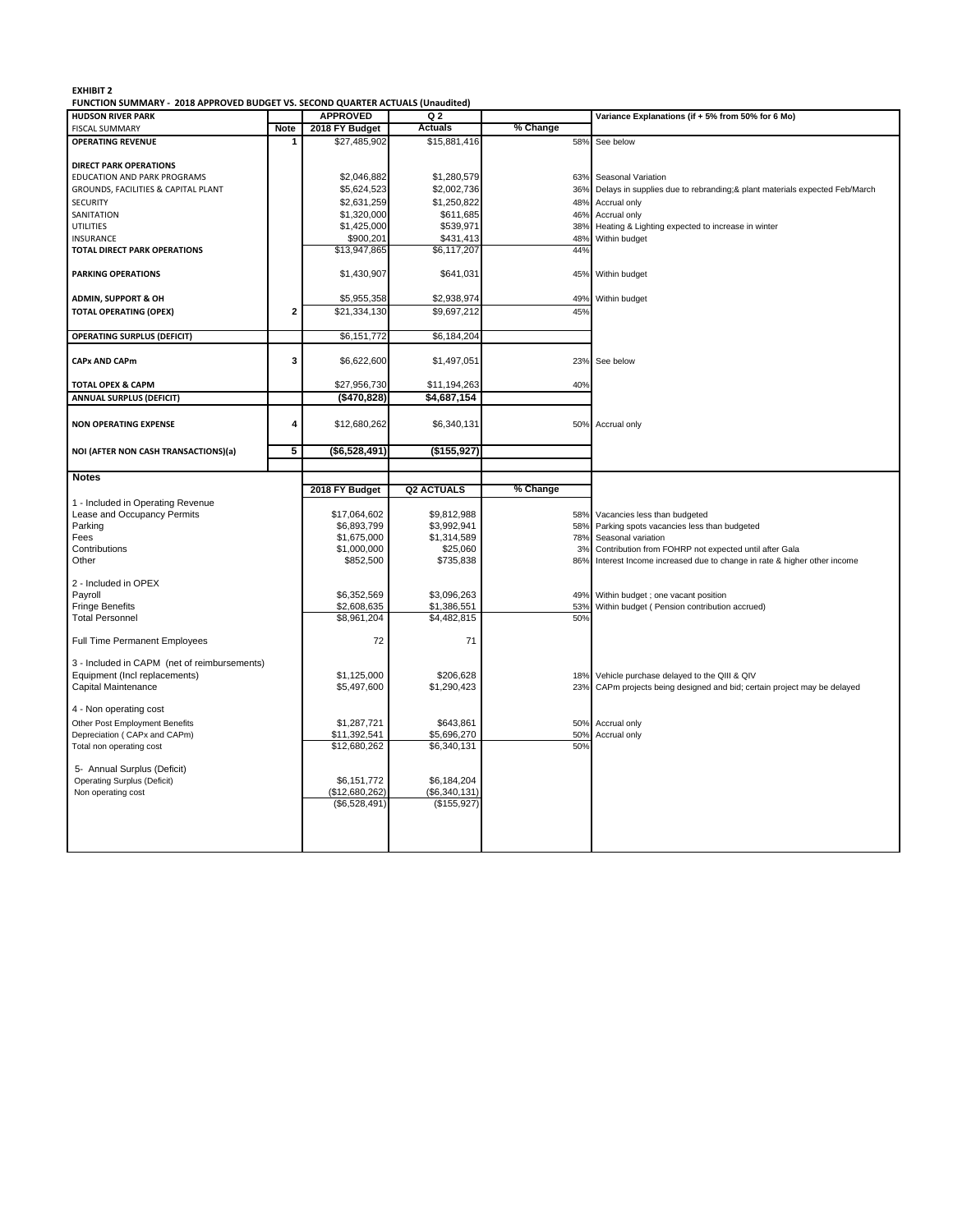#### **Fiscal Year 2018 Hudson River Park Trust Mid-Year Financial Statement Narrative**

The following is an overview of the financial activities of the Hudson River Park Trust for the six-month periods ended September 30, 2017.

The attached midyear financial statements are (1) Statement of net position with cash reserve and, (ii) Budget vs. actual operating. The statements of net position include all of the Trust's investments in resources (assets) and the payment obligations to vendors and contractors (liabilities). The cash reserve provides details on expected cash balance along with cash on hand divided in three categories (i) restricted cash, (ii) long term cash reserve, (iii) operating cash reserve. Revenue and expenses are accounted for in the budget vs actual statement. These statements measure results versus plan (budget) and also to determine the degree to which the Trust has recovered its costs through its operating revenue.

#### *Statement of net position:*

The Trust's total assets, net of depreciation, increased by \$109mm in first six month of fiscal year 2018 compared to the previous fiscal year. This growth in total net assets was mainly attributable to the \$100mm transferable air rights payments for pier 40.

The Trust's total liabilities at March 31, 2017 were \$18.3mm, which in first six month of FY 2018 has been reduced to \$11.5mm as the Trust paid down accrued liabilities.

Total deferred inflows of resources from prepaid rental income decreased in first six months to \$4.7mm from \$6mm compared to the previous fiscal year. The decrease is attributable primarily due to the recognition of earned income from a recorded two year prepayment of rent received under a lease for the Trust's Pier 57 property.

#### *Statement of cash Reserve:*

The Trust's capital funds can be segregated broadly into two categories –(i) Restricted Capital and, (ii) Unrestricted capital. As of September 30th 2017 the Trust holds \$187mm in current assets which includes \$169mm in cash and \$18mm as accounts receivable. Current liabilities total \$11.5mm while the restricted assets are \$134mm. Net available for reserves at September 30th 2017 is \$41.6mm.

As per the Trust FY 2018 budget, \$6.6mm is reserved to be used for capital maintenance and equipment purchases. The Trust has also reserved \$9.2 million towards the other postemployment benefits. Currently it is expected that cash flow reserve will be used to pay for costs that will be replenished as the funds are reimbursed to the Trust, including. (i) \$800K towards Hurricane Sandy repairs (which will be reimbursed by FEMA) , (ii) \$6.9mm towards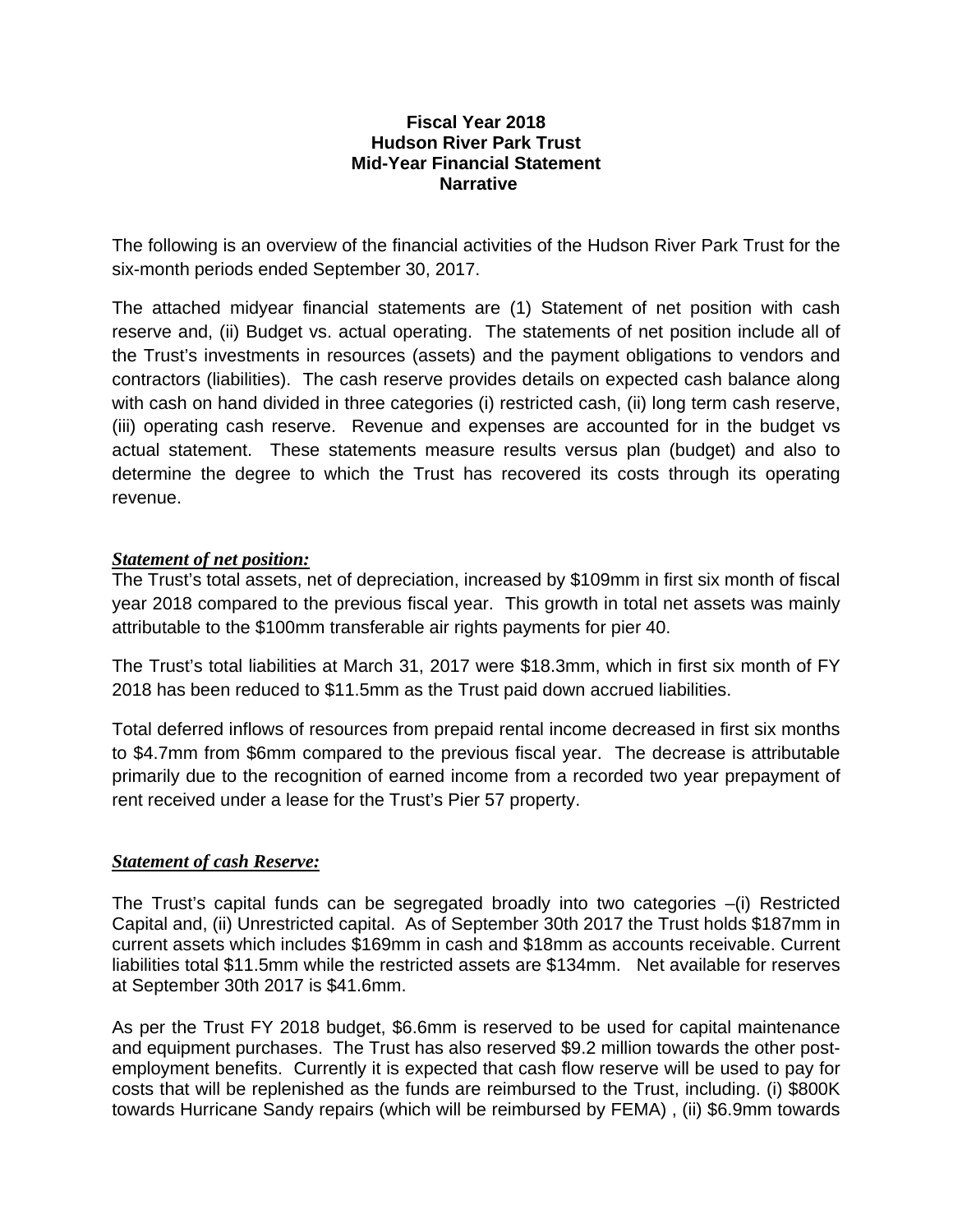new construction that will be reimbursed to the Trust by NYS & City, and (iii) \$7mm will be used as working capital for current operating expenses that will be replenished from the operating revenue.

#### *Budget vs. Actual:*

The attached exhibit compares the FY 2018 budget with actual revenue and expenses for the first six months of FY 2018. Please note that the numbers are unaudited and the statements are prepared using the generally accepted accounting principles.

The six-month period ended September 30th, 2017 yielded total operating revenues of \$15.8 million which is 8% or \$2.1million greater than the budget. In general, actual operating results for FY 2018 are expected to be more favorable than budget due to: (i) a positive variance in lease revenue as vacancies are less than budgeted; (ii) parking spot vacancies are less than budget; (iii) interest rate has increased from 25 basis points to 55 basis points and with the new investment plan interest income will likely increase by more than double.

Within the functional programmatic budget categories, expenditures for education and park programs are 13 % higher than the budget due to seasonal variance. Ground, facilities & capital plant expense are 14% less than the budget due to delays in procurement of supplies and will increase in QIII & QIV. Security, Sanitation & Insurance cost are on track while utilities are 12% lower than the budget but will increase in QIII due to additional heating expense. Administration (Legal HR, IT and other) and parking cost are on budget. Equipment & vehicle purchase six month actual cost is 32% less than the budget but is expected to increase in QIII as the Trust works on the new bikeway plan and moves forward with the procurement of vehicles. Capital maintenance is under budget by 27% as few of the capital maintenance/construction projects are being designed and bid and certain projects will be delayed. In general, actual operating expenses for FY 2018 are expected be on track while delays in capital maintenance projects might result in overall underspend.

The status of new construction expenditures versus budget are presented on the table below. All projects are expected to be underway with significant expenditures before the end of the current fiscal year.